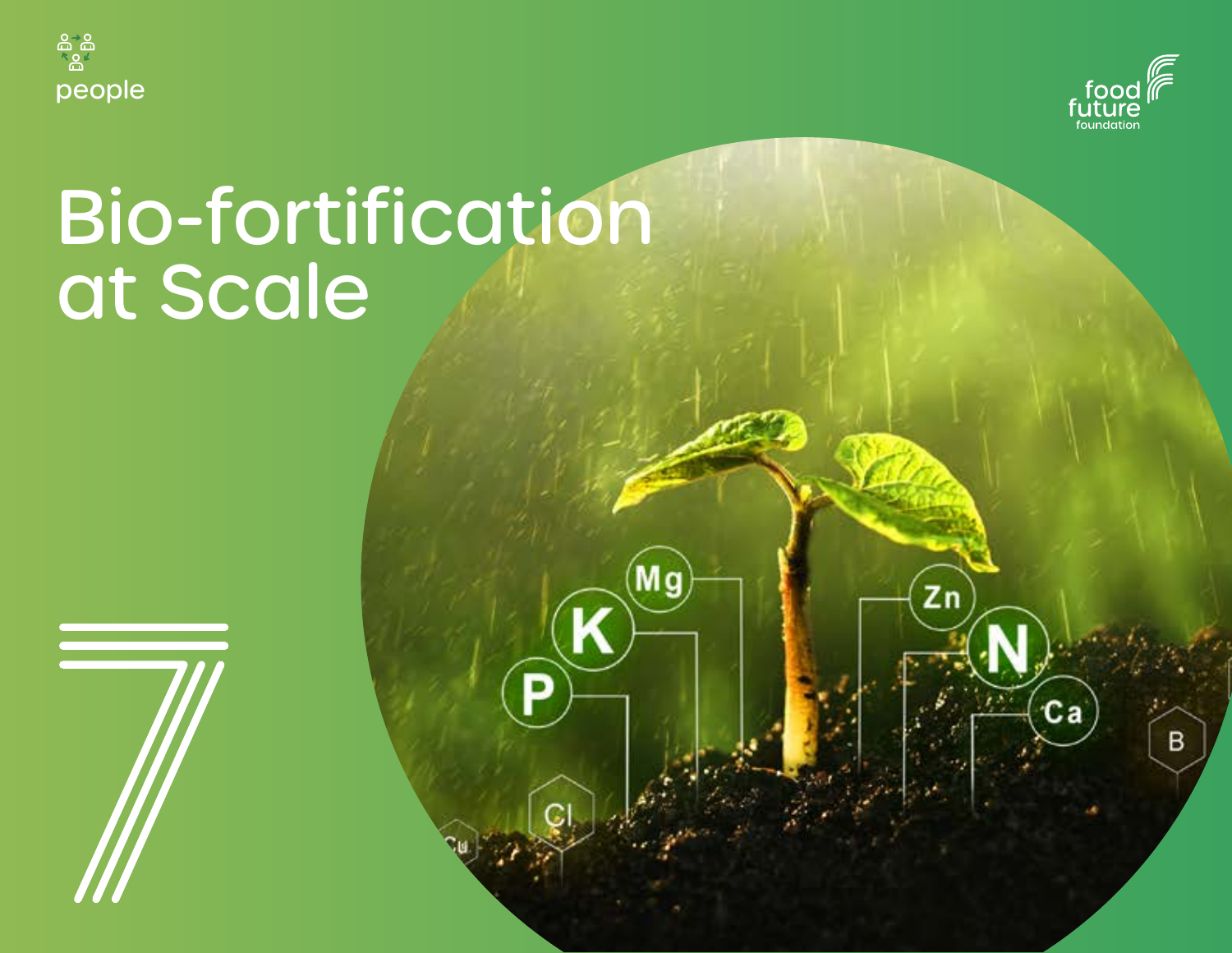



# le Area

iofortification in the staple food system to achieve zero es to safe and nutritious food for all.

various micro-nutrients, which lemia, stunting and mortality, are plems in India. It is home to the urished children, and the child eptably high. One-third of the ronutrient deficiency globally are in equired in small quantities and are ons of the human body. The daily  $s$  far from satisfactory, which costs the country 1% of its GDP.

> below five years die each year in Im are due to malnutrition caused iodine, zinc and folic acid. About **h** their mothers have subclinical estimated 30% of adult males, 45% pregnant females, and 60% of leficient. Due to iron deficiency, hest prevalence of anaemia globally, ulation. According to the Nutrition Survey (CNNS) of the and Family Welfare in 2019, Folate among 23% of pre-school children The prevalence of deficiencies of nd Vitamin D also hover between And Adult women: Fe: 1460 ppm, Zn: 1860 ppm, ProA: 500RE per day

#### Target crops for biofortification: Indian Scenario Base line and targets

|              | Traits   Parameters         | <b>Rice</b><br>(polished) | <b>Wheat</b> | <b>Maize</b> | <b>Pearl</b><br>millet |
|--------------|-----------------------------|---------------------------|--------------|--------------|------------------------|
| Fe:          | Retention after process (%) | 90                        |              |              |                        |
| (30%<br>EAR) | Bioavailability (%)         | 10<br>5                   |              |              |                        |
|              | Base line (ppm)             | $\mathcal{P}$             | 30           | 30           | 47                     |
|              | Target (ppm) (dry wt.)      | 15                        | 59           | 60           | 88                     |
| Zn:          | Retention after process (%) | 90                        |              |              |                        |
| (40%<br>EAR) | Bioavailability (%)         | 25                        |              |              |                        |
|              | Base line (ppm)             | 16                        | 25           | 25           | 47                     |
|              | Target (ppm) (dry wt.)      | 28                        | 38           | 38           | 66                     |
| ProA:        | Retention after process (%) | 50                        |              |              |                        |
| (50%<br>EAR) | Bioavailability (%)         | 12.1                      |              |              |                        |
|              | Base line (ppm)             | $\Omega$                  |              |              |                        |
|              | Target (ppm) (dry wt.)      | 17                        | 17           | 23           | 17                     |

4-6 yrs child: Fe: 500 ppm, Zn: 830 ppm, ProA: 275RE per day Source: Bouis & Welch, 2010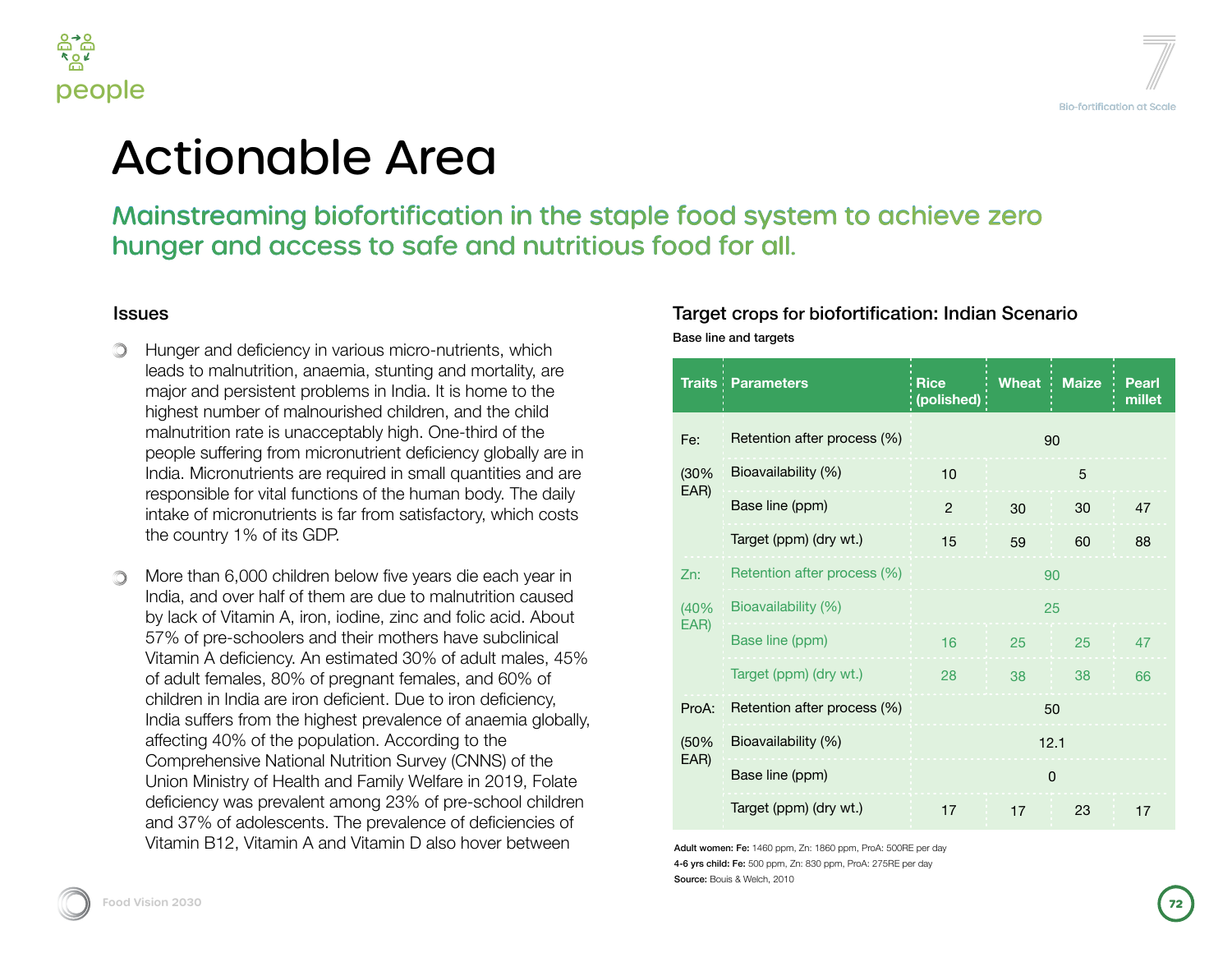



14% and 31% for pre-school children to adolescents. Zinc deficiency was found among 19% of pre-school children and 32% of adolescents. Indians lose about 2.8 million disability-adjusted life years (DALYs) every year due to zinc deficiency.

- Biofortification can change the situation and hence, warrants its promotion and further scaling up. Biofortification differs from conventional fortification. Biofortification increases micronutrient levels in the edible parts of the crops (seeds, tubers, grains etc.) in plant growth rather than through post-harvest processing of agricultural production. Biofortification improves the nutritional quality of food crops through agronomic practices, conventional plant breeding, or modern biotechnology.
- Biofortification leads to a more nutritionally resilient staple food system. It is a foundation on which to layer industrial food fortification for the remaining nutrients of public health concern un addressed through biofortification. Empirical studies have established that when consumed daily in normal quantities, biofortified crops deliver measurable positive impacts to human health, including non-communicable diseases and nutritional status.
- The Copenhagen Consensus ranked interventions that ∩ reduce micronutrient deficiencies, including biofortification, among the highest value-for-money investments for economic development. For every dollar invested in biofortification, as much as \$17 of benefits may be gained.

## **Status**

#### Government Initiatives

- The government of India is a leading advocate for reducing malnutrition by increasing the production and consumption of nutrient-enriched staple foods, particularly biofortified zinc wheat, zinc rice, and iron pearl millet (IPM). 2018 is declared as the "Year of Millets". Farmers were incentivised to grow crops such as 'Nutri-cereals,' which the government recognises as being important to improve both food and nutrition security. That same year, the Indian Council of Agriculture Research (ICAR) took a decisive step by establishing minimum levels of iron and zinc to be bred into all national varieties of pearl millet.
- Since 2006, ICAR-All India Coordinated Research Projects (AICRP) began breeding programs on pearl millet for micronutrients alongside higher yields. Following that,10 iron pearl millet varieties and 9 zinc wheat varieties have been released to farmers to promote their growth and production in India. In August 2020, ICAR took a bold step to help scale up the production and consumption of nutritious biofortified crops in the country. It was announced that 10% of ICAR's Frontline Demonstrations (FLDs) of crops would now include zinc-biofortified wheat and rice varieties. ICAR, Indian agricultural universities and research institutes have developed five varieties of wheat biofortified with zinc.
- Biofortification is also being championed at the highest levels of the government. Recently, Hon'ble Prime Minister of India, Mr Narendra Modi, strongly endorsed staple crop biofortification as a sustainable and cost-effective solution to alleviate malnutrition. In October 2020, he dedicated 17 biofortified varieties of 8 crops to the nation.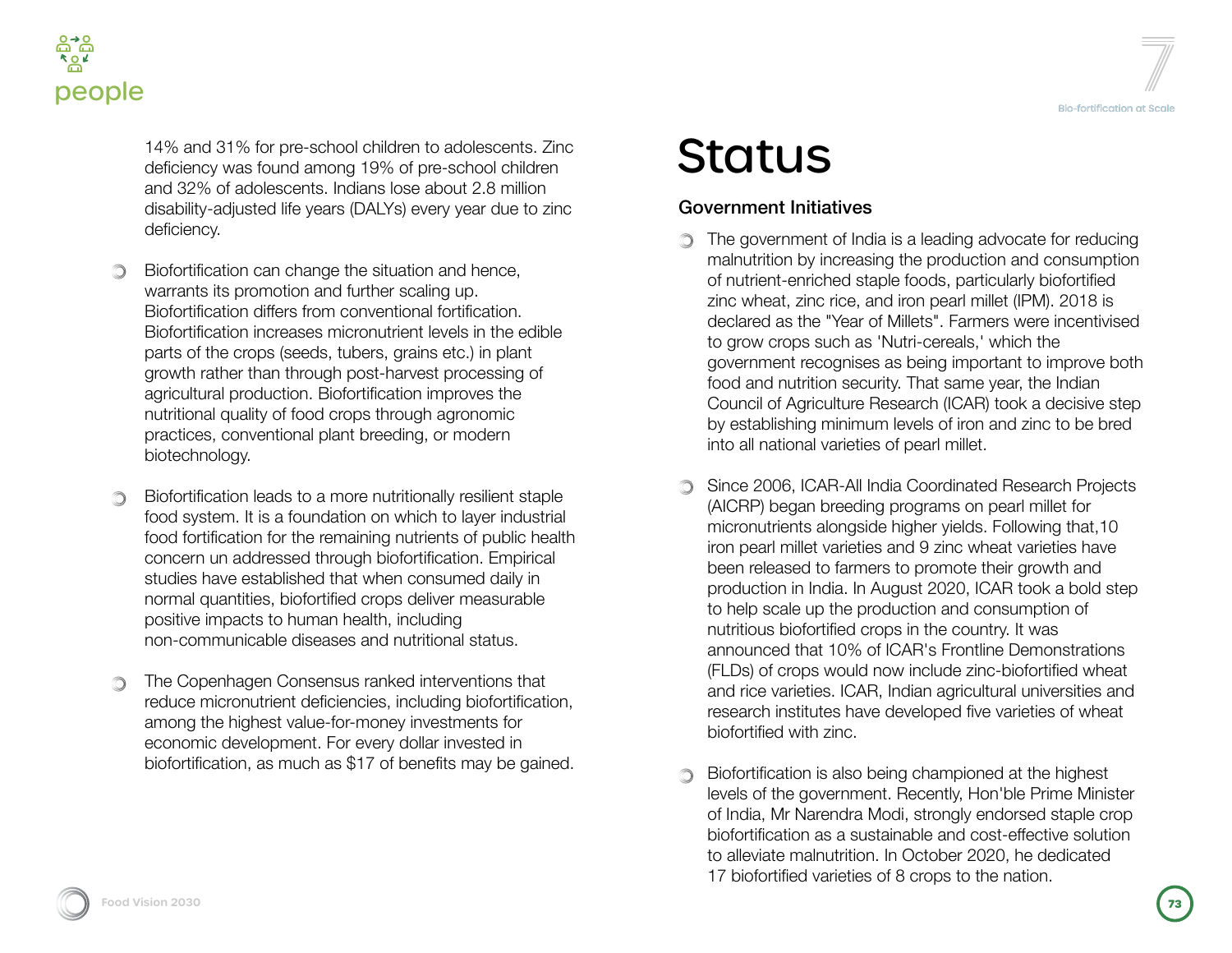

- Government of Bihar, India's third most populous state with the lowest per capita income and the highest rate of stunting, committed in 2020 to scale up the production of zinc wheat seeds through public seed companies. The Bihar government also inaugurated in 2020 a "nutritional village" that will cultivate only biofortified crops using organic methods to promote these nutrient-rich varieties.
- Cropsfor biofortification include:

a. Ironbiofortification - rice, beans, sweet potato, cassava and legumes, cowpeas, lentils

b. Zincbiofortification - wheat, rice, beans, sweet potato, and maize

c. Provitamin A carotenoidbiofortification - sweet potato, maize, and cassava; and

d. Amino acid and proteinbiofortification - sorghum and cassava

#### Civil Society &Commercial Initiatives

Global Alliance for Improved Nutrition (GAIN) and  $\bigcirc$ HarvestPlus collaborate to support the commercialisation of biofortified iron pearl millet in Rajasthan, Maharashtra and Karnataka, and zinc wheat in Uttar Pradesh, Bihar, and Punjab. On one end, the project ensures that biofortified seeds are adequately multiplied and adopted/cultivated by farmers through farmer outreach activities and establishing relations with farmer groups and associations. On the other, it engages with the food processors and key-value chain actors to adopt biofortified grains for existing products and develop innovative food products that are nutritious and appealing to the consumers. The project collaborates with state and national governments to encourage the distribution of biofortified varieties within the social protection schemes.

The project is also piloting a digital agri-platform for ∩ providing end-to-end solutions to the farming community and food processors to commercialise biofortified foods in Rajasthan and Bihar. The platform would be deployed to enable supply chain participants to share information (e.g. inventory data, demand forecasts), communicate and collaborate more effectively. It would be a learning for designing more efficient supply chain structures.

# Vision 2030

Leveraging biofortification towards 'Kuposhan Mukt Bharat' (Malnutrition free India) by improving access and production of biofortified food products while increasing its outreach to populations through government-sponsored food programs and open markets.

**Food Vision 2030 Food Vision 2030 743**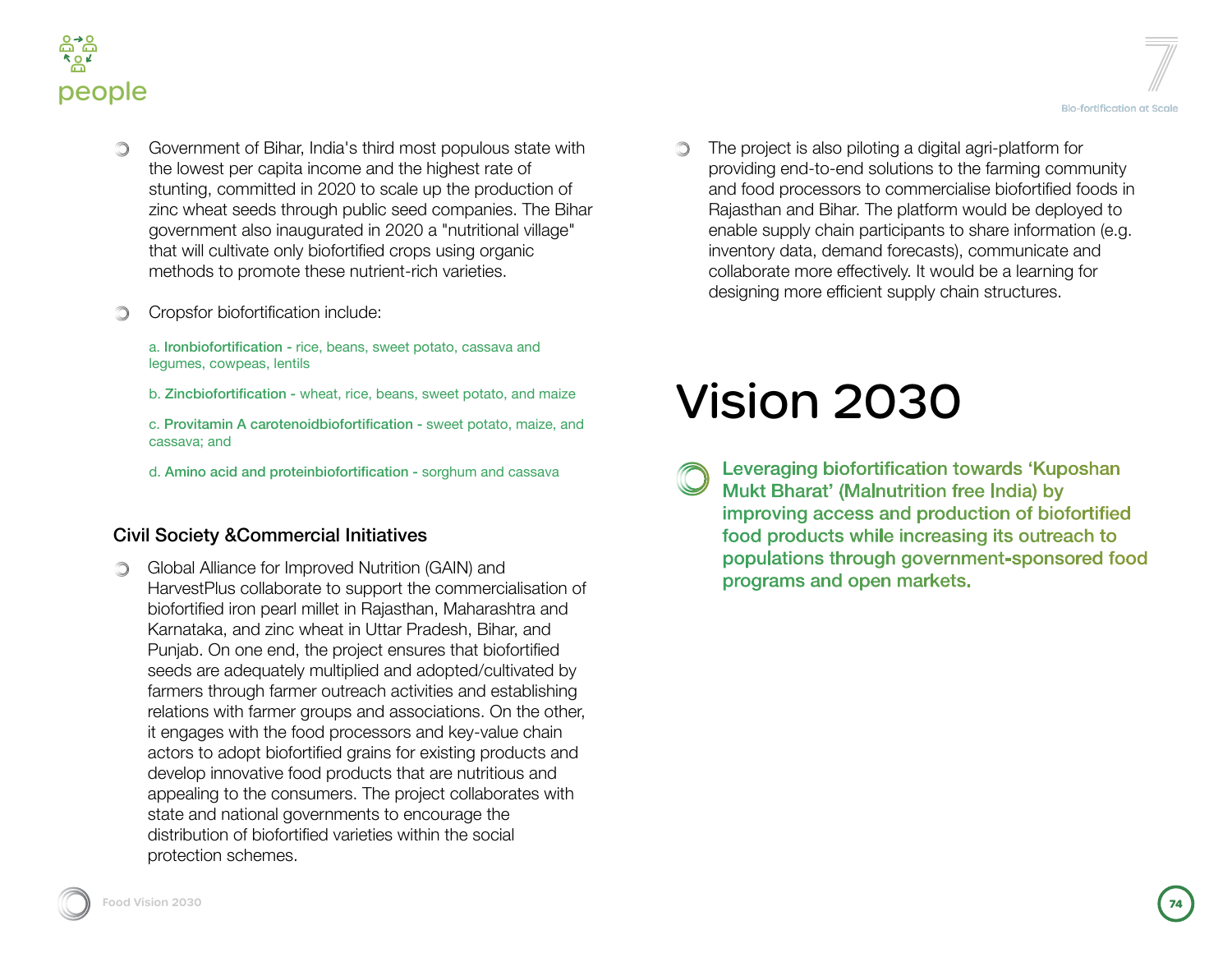

# Pathways



Create a comprehensive framework integrating biofortification and fortification to address the issues of micronutrient deficiency across the population since they play a complementary role to address malnutrition.

Build a framework for public-private partnerships in research and development, focused on new varieties and seeds. This will require better coordination and collaboration among various subject specialists, namely breeders, biotechnologists, biochemists, seed technologists, agronomists, and post-harvest technologists across various public and private organizations.

Set up a dedicated biofortification department within the Ministry of Agriculture.

Create a clear framework for transgenic biofortification and address ambiguities related to GM policy in India.

Include biofortified products in government-sponsored schemes such as National Food Security Mission, Rashtriya Krishi Vikas Yojana, Public Distribution System, as well as nutrition intervention programmes like Integrated Child Development Services scheme, 'Mid-day meal' and Nutrition Education and Training through Community Food and Nutrition Extension Units for mass outreach.

Ensure alignment of biofortification and fortification as a complementary strategy to address micronutrient malnutrition by engaging different stakeholders.

**Food Vision 2030 75 Food Vision 20304**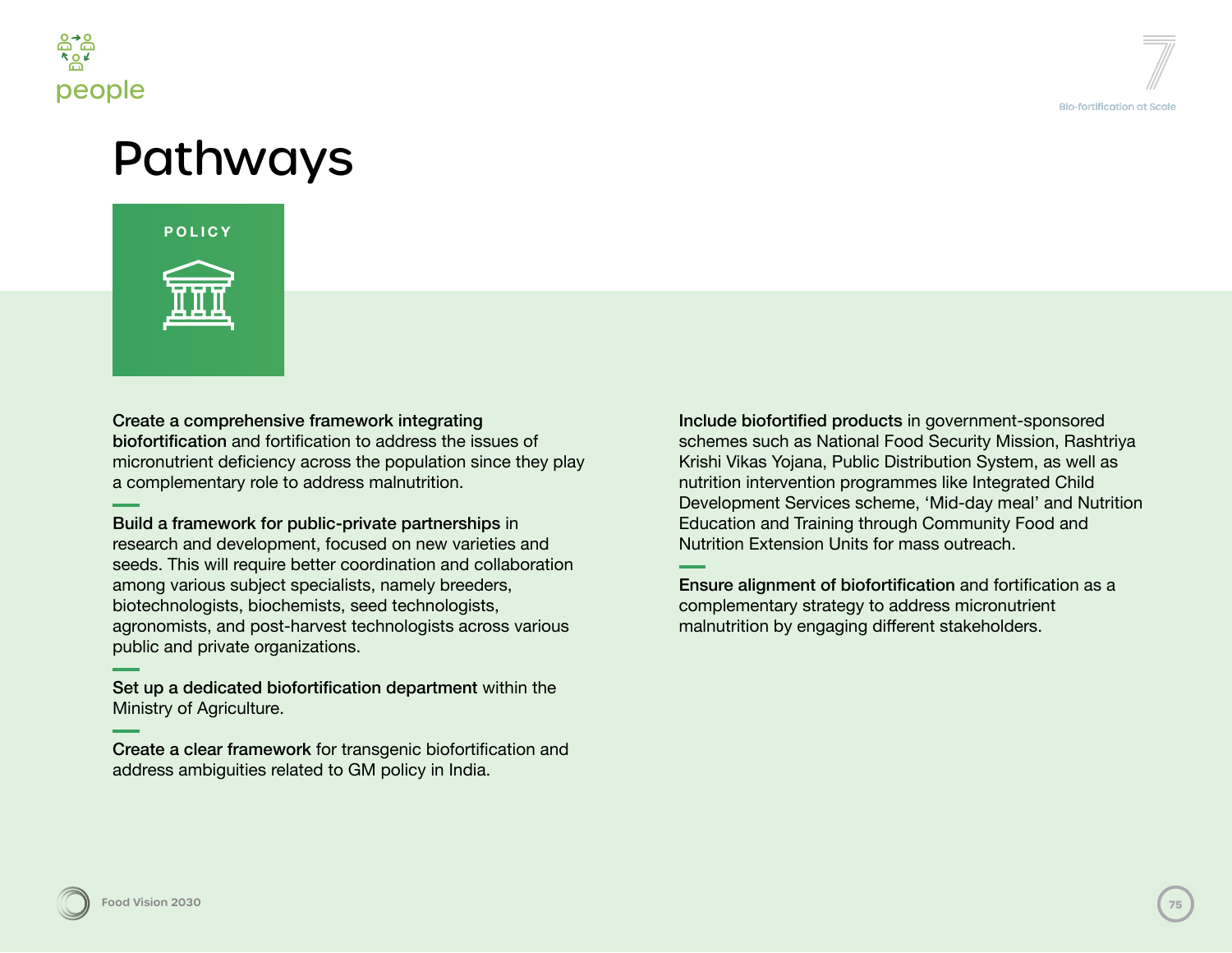

### Pathways

**IMPLEMENTATION**



Improve consumer awareness and include participatory breeding techniques to address the needs and preferences of all farmers, male and female and consumers by addressing the key issues like taste/yield/processing traits in accordance with the existing commercially grown crops in the market.

Introduce nutritional traits like minerals and vitamins into the mainstream to ensure the required levels in crop varieties to be developed in the future. Leverage region-specific nutrient-rich crops such as fruits in the North-Eastern part of India.

Establish strong linkages with the Agri food-processing industry for the dissemination of biofortified crops. Undertake strong promotional extension activities to improve awareness on biofortified crops among the farmers, industry and consumers.

Initiatives like awarding remunerative prices for biofortified grains in the market to encourage the farmers and value chain actors to adopt biofortified crops at scale. Adoption of the 'seed village' model for the cultivation of the biofortified crops by the entire farming community of the village.

Strengthen the seed chain to produce and supply good quality seeds to popularize biofortified varieties of crops for rapid dissemination of nutritionally improved cultivars among the farmers. Provide technical assistance to Food Industry, especially the small business enterprises, SMEs/MSMEs, to adopt bio-fortification; encourage investments in the private sector for effective production of biofortified staples and establish long-term sustainable markets for biofortified crops.

Expand social infrastructure for interactions and interventions focused on mass awareness of nutrient density of foods at all the three levels- individual, household and community.

Streamlinemessaging around 'nutrition in foods' among consumers for improved impact and understanding.

Develop crop value chain specific communication strategies to encourage adoption of biofortified crops and foods.

Consumer-focused marketing campaigns to build awareness, and hence demand, around the concept and benefits of nutrient-dense bio-fortified foods leveraging digital & social media, influencers, and other mass media tools.